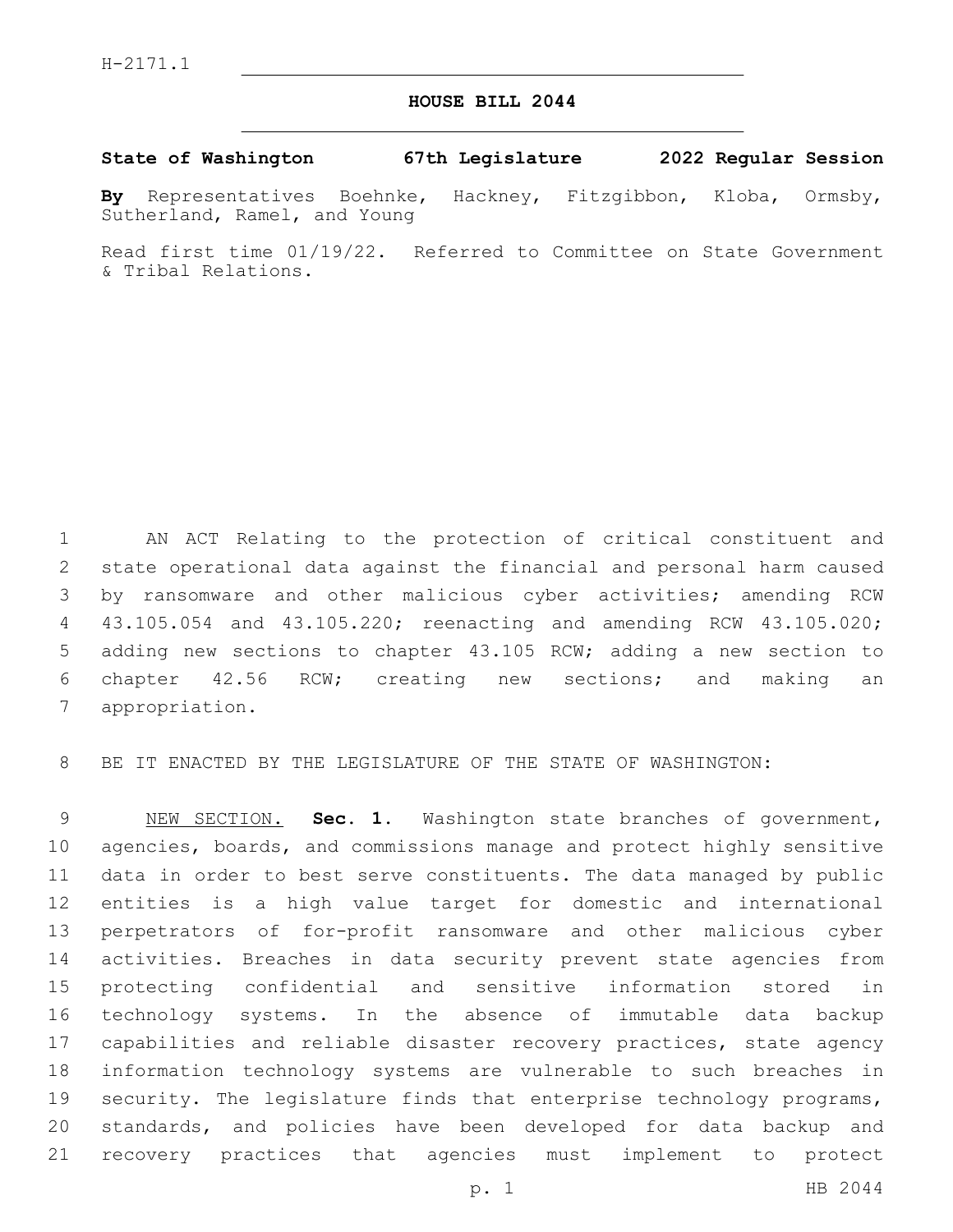confidential and sensitive information contained in enterprise and individual agencies' information technology systems. The legislature further finds that the availability of an enterprise identity management solution, the active promotion of cybersecurity awareness practices, readiness of state resources for incident management, and the availability of immutable data backups of critical, sensitive, and confidential data are the best protection that the state can offer to combat ransomware and other malicious cyber activities. The legislature recognizes that action must be taken at each state agency to ensure data backup and disaster recovery practices are consistent with enterprise technology standards and is aware that additional investments in technology, training, and personnel will be needed.

 NEW SECTION. **Sec. 2.** A new section is added to chapter 43.105 14 RCW to read as follows:

 (1) The office shall design, develop, and implement enterprise technology standards specific to malware and ransomware protection, backup, and recovery, as well as prevention education for state employees and constituents using state technology services, incident reporting, and incident response management and remediation. Enterprise technology standards must be reviewed annually.

 (2)(a) The office shall establish a ransomware education and outreach program dedicated to educating public agencies on prevention, response, and remediation of ransomware.

 (b) The office shall document, publish, and distribute ransomware response educational materials specifically for chief executive officers, chief financial officers, chief information officers, and 27 chief information security officers, or their equivalents, to each state agency, board, and commission, which outlines specific steps to take in the event of a malware attack. Distribution of materials must 30 be determined at the discretion of the office.

 (3) Except as provided in subsection (4) of this section, each state agency as defined within enterprise technology standards developed pursuant to RCW 43.105.054 must comply with the enterprise technology standards implemented pursuant to subsection (1) of this 35 section.

 (4) A state agency with a requirement that precludes it from complying with subsection (3) of this section must receive a waiver from the office. Waivers must be based upon a written business justification from the requesting state agency, board, or commission.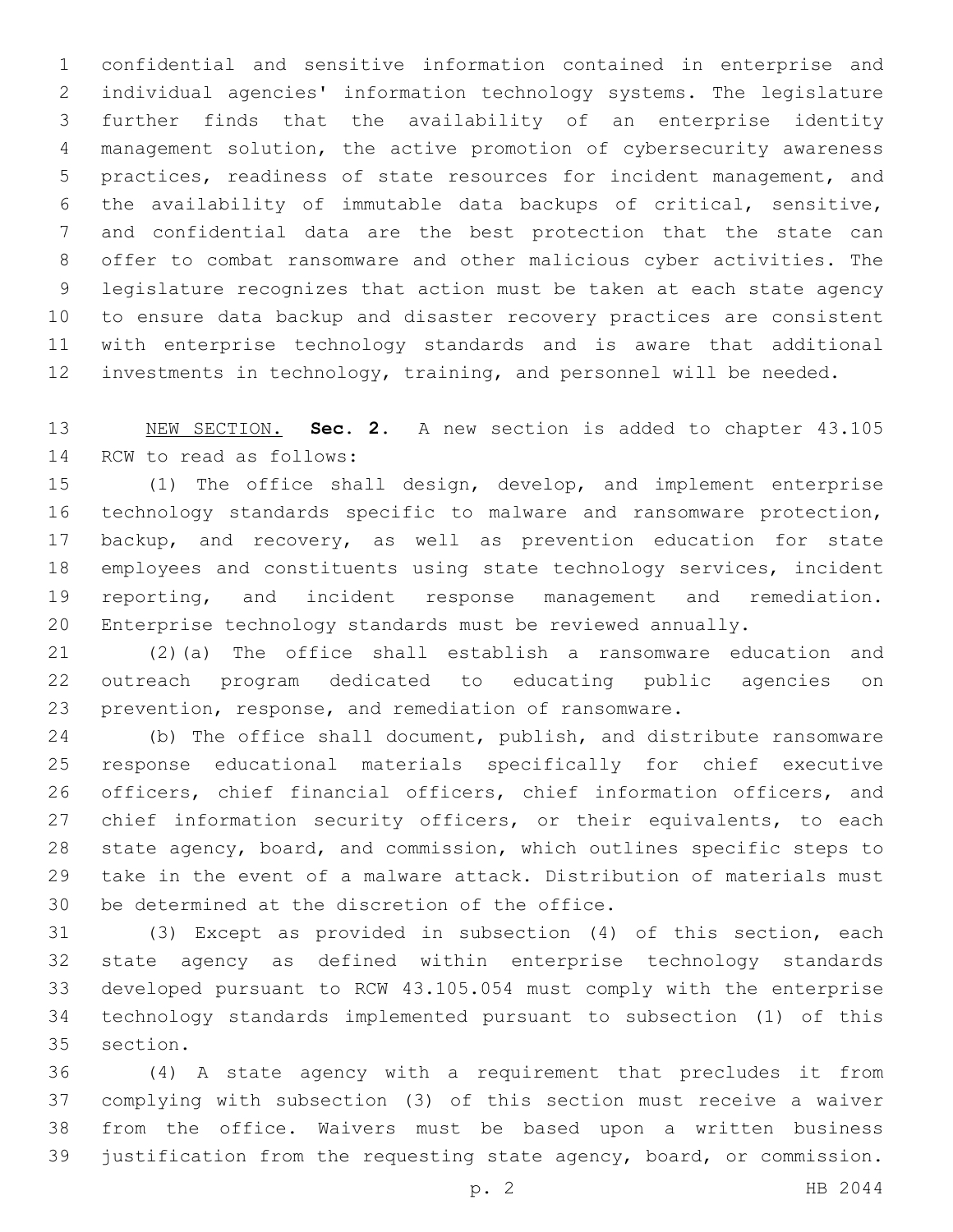Waiver requests must be signed by the chief executive, chief financial officer, and risk manager of the requesting state agency, board, or commission. Such a waiver request, and all relevant data used to inform the waiver, or its consideration, are exempt from disclosure under the public records act, chapter 42.56 RCW.

 (5) Each state agency must execute and analyze monthly vulnerability scans, making data available to the office of 8 cybersecurity, the office of the state chief information officer, and 9 the office of the state auditor upon request.

 (6) Each state agency must ensure that all mission critical applications, business essential applications, and other resources containing data that requires special handling, as defined in enterprise technology standards developed pursuant to RCW 43.105.054, 14 must be protected to the maximum extent feasible.

 (7)(a) Each state agency must perform an assessment of all their applications and resources containing data and report to the office the sizing of managed data to include identifying mission critical applications, business essential applications, and categorizing all data attributes, as defined in enterprise technology standards developed pursuant to RCW 43.105.054, and develop a list of prioritized applications based on mission criticality and impact to constituents in the event of system failure or data loss and submit 23 the list to the office.

 (b) Each state agency must submit the sizing of managed data and the list required in (a) of this subsection to the office by 26 September 1, 2022.

 (8)(a) The office must analyze and aggregate data reported 28 pursuant to subsection (7) of this section.

 (b) By October 31, 2023, the office must submit a report to the governor and the appropriate committees of the legislature on the 31 following:

 (i) The total number of mission critical applications, the total amount of data associated with each mission critical application, the percentage of mission critical applications with immutable backups, the estimated annual data change and growth rates for each mission critical application, the percentage of mission critical applications that undergo annual continuity of operations exercises, and the percentage that meet enterprise technology standards;

 (ii) The total number of business essential applications, the total amount of data associated with each business essential

p. 3 HB 2044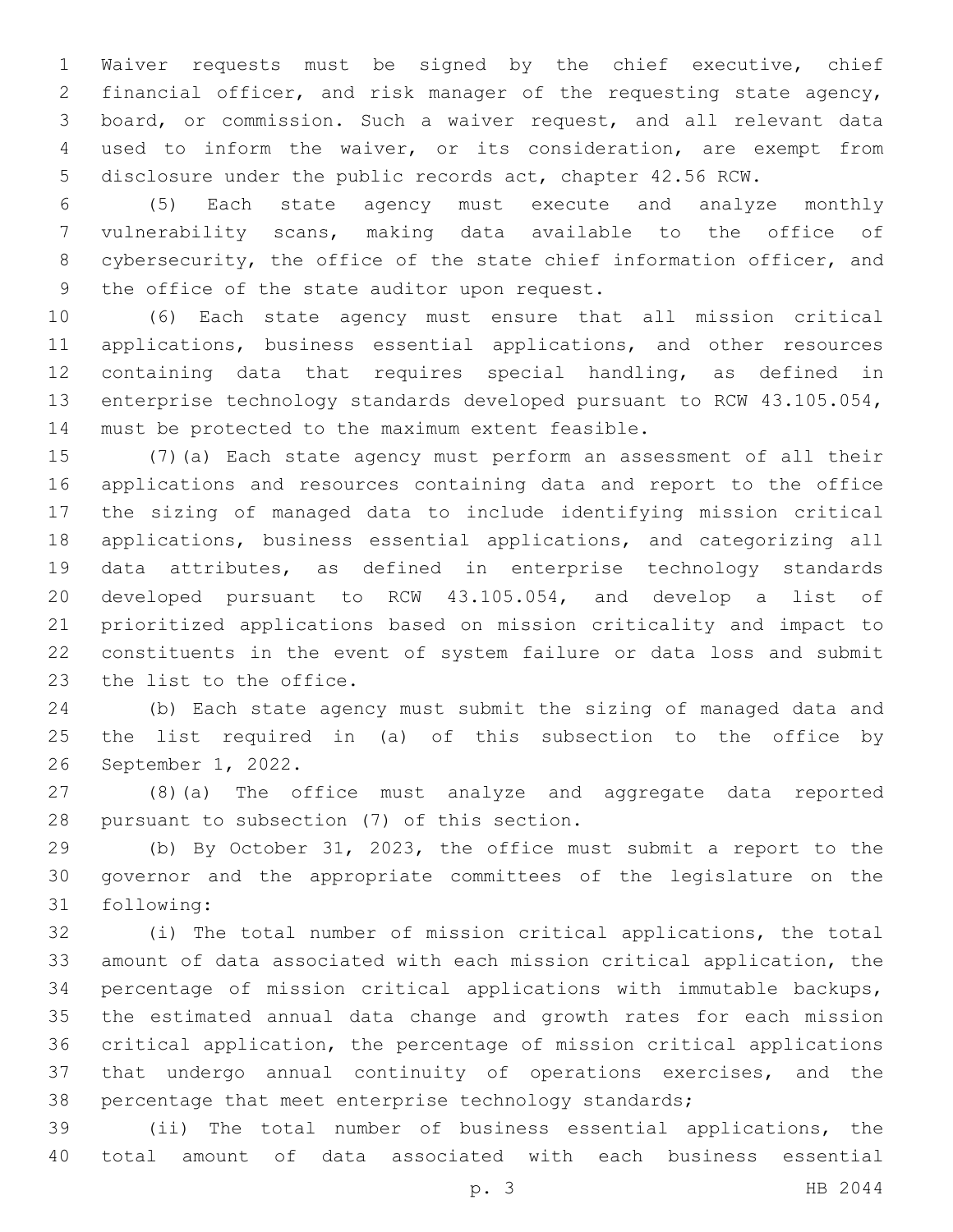application, the estimated annual data change and growth rates for each business essential application, the percentage of business essential applications with immutable backups, the percentage of business essential applications that undergo annual continuity of operations exercises, and the percentage that meet backup and 6 recovery standards of the office;

 (iii) The percentage of applications with catalogued and 8 categorized data;

 (iv) Each state agency that received waivers pursuant to 10 subsection (4) of this section;

 (v) Prioritized applications identified by each state agency as required in subsection (7)(a) of this section; and

 (vi) Recommendations for further legislation, rules, and policy that will increase protections against ransomware.

 (9) Agencies must ensure that all mission critical applications, business essential applications, and other resources containing category 3 and category 4 data are protected in accordance with enterprise technology standards developed under RCW 43.105.054.

 (10) The office of financial management, department of enterprise services, and consolidated technology services agency must ensure that all mission critical and business essential information technology systems, in accordance with enterprise technology standards developed under RCW 43.105.054, are compliant with the provisions of this act and are supported by immutable backups by 25 December 31, 2025.

 (11) The office shall modify existing portfolio reporting mechanisms already in place to support the collection of relevant data necessary to baseline and monitor risk associated with malware and ransomware protections. This data must be analyzed for risk and must be used to prioritize a list of mission critical applications that need additional protections, which may require additional 32 investment by the legislature in future biennia.

 (12) The reports produced and information compiled pursuant to subsection (8) of this section are confidential and may not be 35 disclosed under chapter 42.56 RCW.

 (13) This section does not apply to institutions of higher 37 education.

 NEW SECTION. **Sec. 3.** A new section is added to chapter 43.105 39 RCW to read as follows: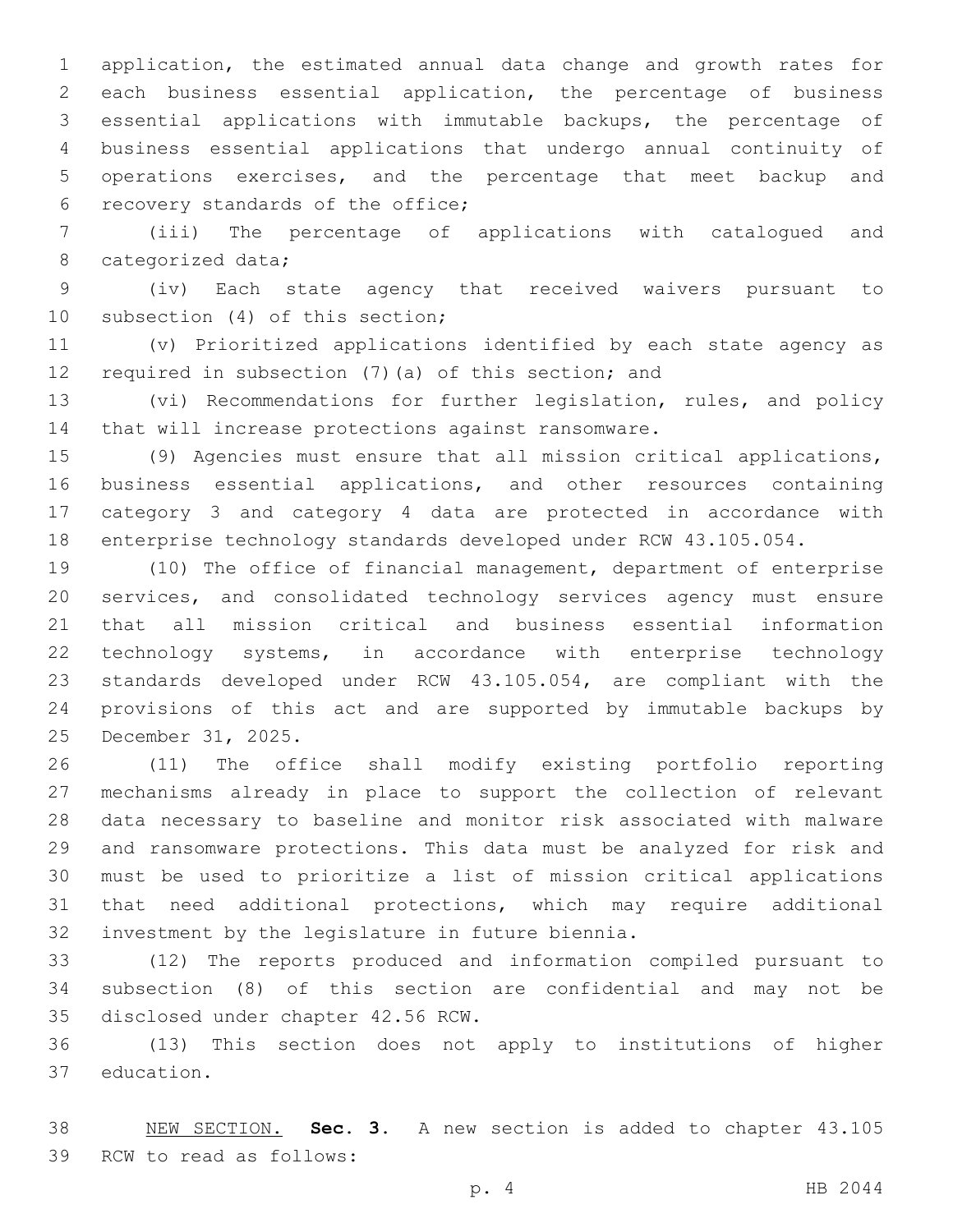Ransomware protection, data security, and continuity of operations are considered critical success factors of state managed technology projects. Each technology project submitted for risk assessment by the office must include an indication of the agency's intent to incorporate data backup and recovery for the purposes of data security and continuity of operations within the project scope. Technology budgets analyzed as part of gated funding must include discreet separate line items for backup and recovery services where applicable. Exit criteria for each applicable project must include confirmation of an immutable backup solution as well as a successful 11 test of application and data recovery.

 NEW SECTION. **Sec. 4.** A new section is added to chapter 43.105 13 RCW to read as follows:

 The information technology security account is created in the state treasury. All receipts directed to the account must be deposited in the account. Moneys in the account may be spent only after appropriation. Expenditures from the account may only be used for the purposes of protecting critical state agency information technology systems for which data backup and recovery are essential. Moneys in the account must supplement, and may supplant, existing funding to the consolidated technology services agency or the office 22 of the state chief information officer.

 NEW SECTION. **Sec. 5.** A new section is added to chapter 42.56 24 RCW to read as follows:

 The reports and information compiled pursuant to section 2 (7) and (8)(b) of this act are confidential and may not be disclosed 27 under this chapter.

 **Sec. 6.** RCW 43.105.020 and 2021 c 176 s 5223 and 2021 c 40 s 2 are each reenacted and amended to read as follows:

 The definitions in this section apply throughout this chapter 31 unless the context clearly requires otherwise.

(1) "Agency" means the consolidated technology services agency.

(2) "Board" means the technology services board.

 (3) "Cloud computing" has the same meaning as provided by the special publication 800-145 issued by the national institute of standards and technology of the United States department of commerce as of September 2011 or its successor publications.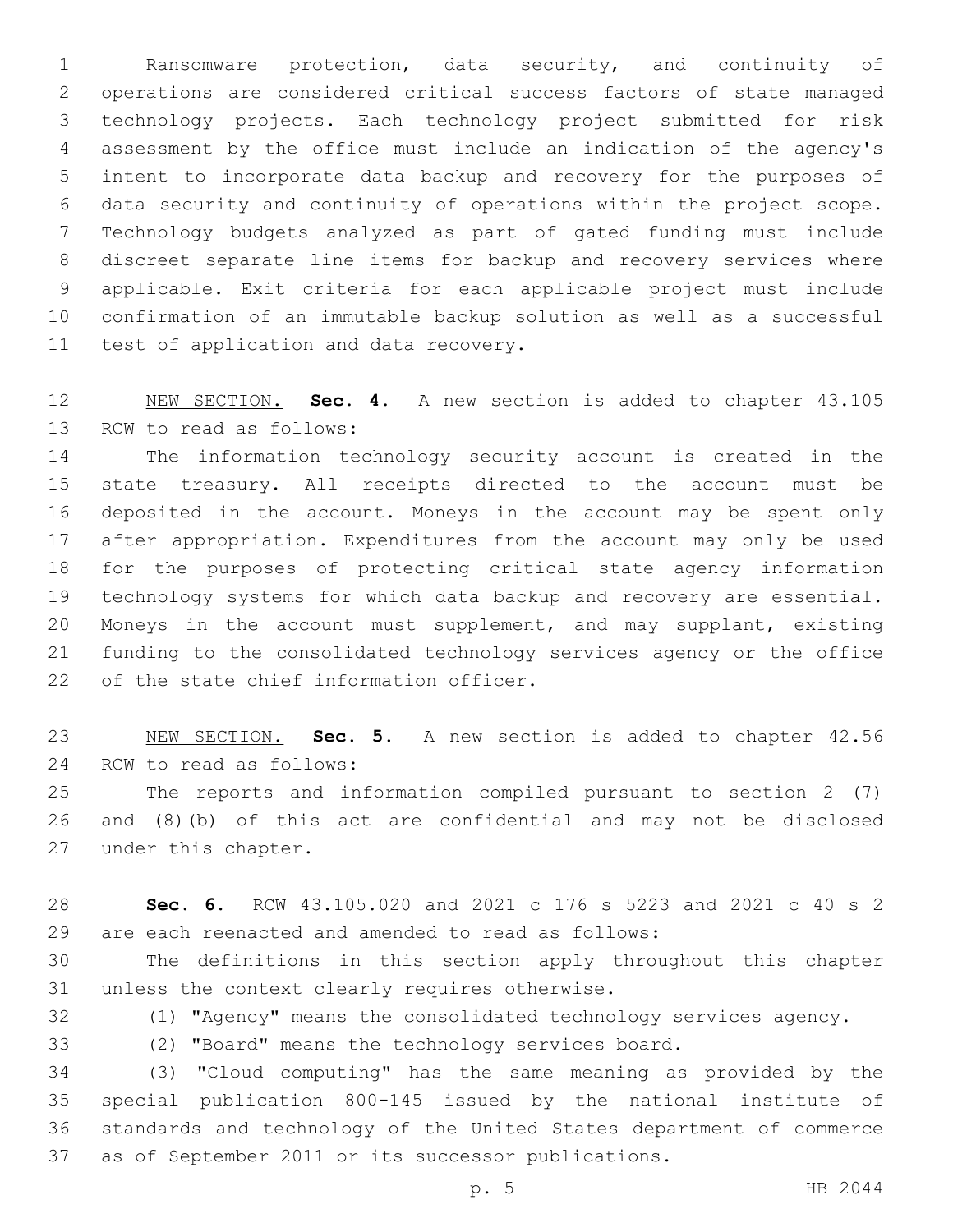(4) "Customer agencies" means all entities that purchase or use information technology resources, telecommunications, or services 3 from the consolidated technology services agency.

 (5) "Director" means the state chief information officer, who is the director of the consolidated technology services agency.

 (6) "Enterprise architecture" means an ongoing activity for translating business vision and strategy into effective enterprise 8 change. It is a continuous activity. Enterprise architecture creates, communicates, and improves the key principles and models that describe the enterprise's future state and enable its evolution.

 (7) "Equipment" means the machines, devices, and transmission facilities used in information processing, including but not limited to computers, terminals, telephones, wireless communications system facilities, cables, and any physical facility necessary for the 15 operation of such equipment.

 (8) "Information" includes, but is not limited to, data, text, 17 voice, and video.

 (9) "Information security" means the protection of communication and information resources from unauthorized access, use, disclosure, disruption, modification, or destruction in order to:

(a) Prevent improper information modification or destruction;

 (b) Preserve authorized restrictions on information access and 23 disclosure;

 (c) Ensure timely and reliable access to and use of information; 25 and

 (d) Maintain the confidentiality, integrity, and availability of 27 information.

 (10) "Information technology" includes, but is not limited to, all electronic technology systems and services, automated information handling, system design and analysis, conversion of data, computer programming, information storage and retrieval, telecommunications, requisite system controls, simulation, electronic commerce, radio technologies, and all related interactions between people and 34 machines.

 (11) "Information technology portfolio" or "portfolio" means a strategic management process documenting relationships between agency missions and information technology and telecommunications investments.38

 (12) "K-20 network" means the network established in RCW 43.41.391.40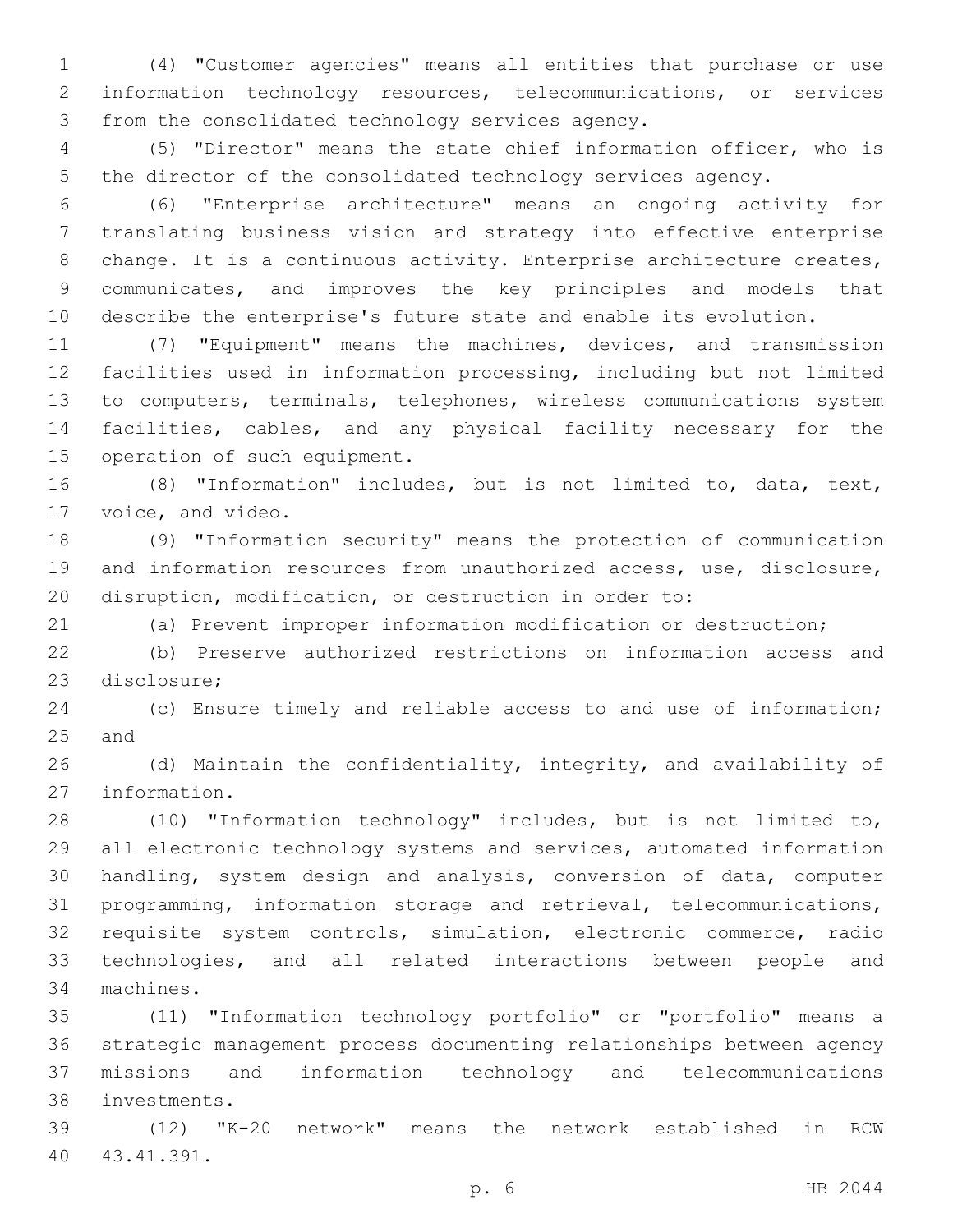(13) "Local governments" includes all municipal and quasi- municipal corporations and political subdivisions, and all agencies of such corporations and subdivisions authorized to contract separately.4

 (14) "Office" means the office of the state chief information officer within the consolidated technology services agency.

 (15) "Oversight" means a process of comprehensive risk analysis and management designed to ensure optimum use of information 9 technology resources and telecommunications.

 (16) "Proprietary software" means that software offered for sale 11 or license.

 (17) "Public agency" means any agency of this state or another state; any political subdivision or unit of local government of this state or another state including, but not limited to, municipal corporations, quasi-municipal corporations, special purpose districts, and local service districts; any public benefit nonprofit 17 corporation; any agency of the United States; and any Indian tribe 18 recognized as such by the federal government.

 (18) "Public benefit nonprofit corporation" means a public benefit nonprofit corporation as defined in RCW 24.03A.245 that is receiving local, state, or federal funds either directly or through a public agency other than an Indian tribe or political subdivision of 23 another state.

 (19) "Public record" has the definitions in RCW 42.56.010 and chapter 40.14 RCW and includes legislative records and court records 26 that are available for public inspection.

 (20) "Public safety" refers to any entity or services that ensure 28 the welfare and protection of the public.

 (21) "Security incident" means an accidental or deliberative event that results in or constitutes an imminent threat of the unauthorized access, loss, disclosure, modification, disruption, or destruction of communication and information resources.

 (22) "State agency" means every state office, department, division, bureau, board, commission, or other state agency, including 35 offices headed by a statewide elected official.

 (23) "Telecommunications" includes, but is not limited to, wireless or wired systems for transport of voice, video, and data communications, network systems, requisite facilities, equipment, system controls, simulation, electronic commerce, and all related 40 interactions between people and machines.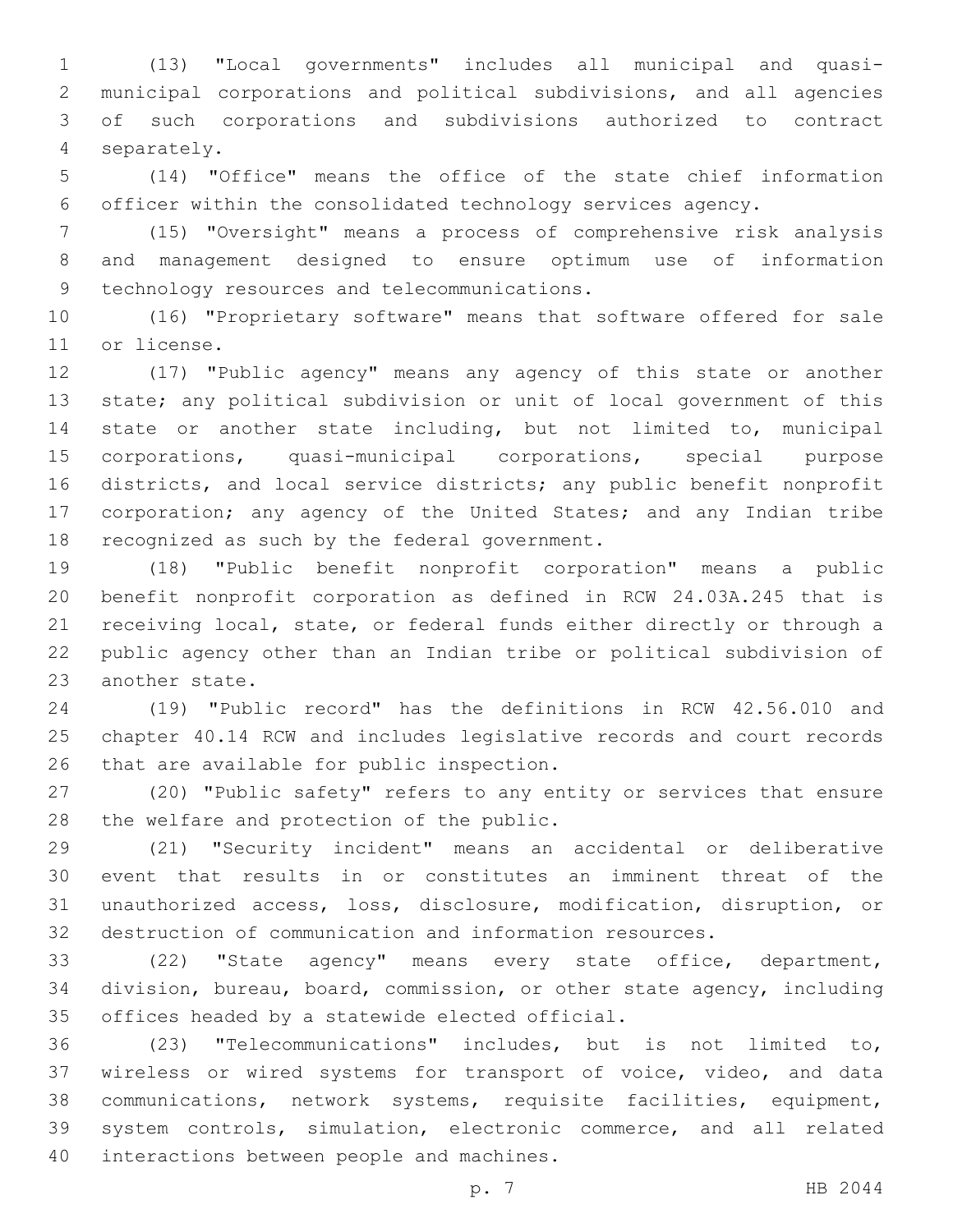1 (24) "Utility-based infrastructure services" includes personal 2 computer and portable device support, servers and server 3 administration, security administration, network administration, 4 telephony, email, and other information technology services commonly 5 used by state agencies.

 (25) "Immutable" means data that is stored unchanged over time or unable to be changed. For the purposes of backups, this means that, once ingested, no external or internal operation can modify the data and must never be available in a read/write state to the client. 10 "Immutable" specifically applies to the characteristics and attributes of a backup system's file system and may not be applied to temporary systems state, time-bound or expiring configurations, or temporary conditions created by a physical air gap as is implemented 14 in most legacy systems. An immutable file system must demonstrate characteristics that do not permit the editing or changing of any 16 data backed up to provide agencies with absolute recovery capabilities.

18 (26) "Malicious cyber activities" means activities, other than 19 those authorized by or in accordance with United States law, that 20 seek to compromise or impair the confidentiality, integrity, or 21 availability of computers, information or communications systems, 22 networks, physical or virtual infrastructure controlled by computers 23 or information systems, or information resident thereon.

24 (27) "Ransomware" means any type of malicious software code, 25 executable, application, payload, or digital content designed to 26 encrypt, steal, exfiltrate, delete, destroy, or deny access to any 27 data, databases, systems, applications, networks, data centers, cloud 28 computing environment, cloud service, or other mission essential or 29 business critical infrastructure.

30 **Sec. 7.** RCW 43.105.054 and 2021 c 291 s 9 are each amended to 31 read as follows:

32 (1) The director shall establish standards and policies to govern 33 information technology in the state of Washington.

34 (2) The office shall have the following powers and duties related 35 to information services:

36 (a) To develop statewide standards and policies governing the:

37 (i) Acquisition of equipment, software, and technology-related 38 services;

39 (ii) Disposition of equipment;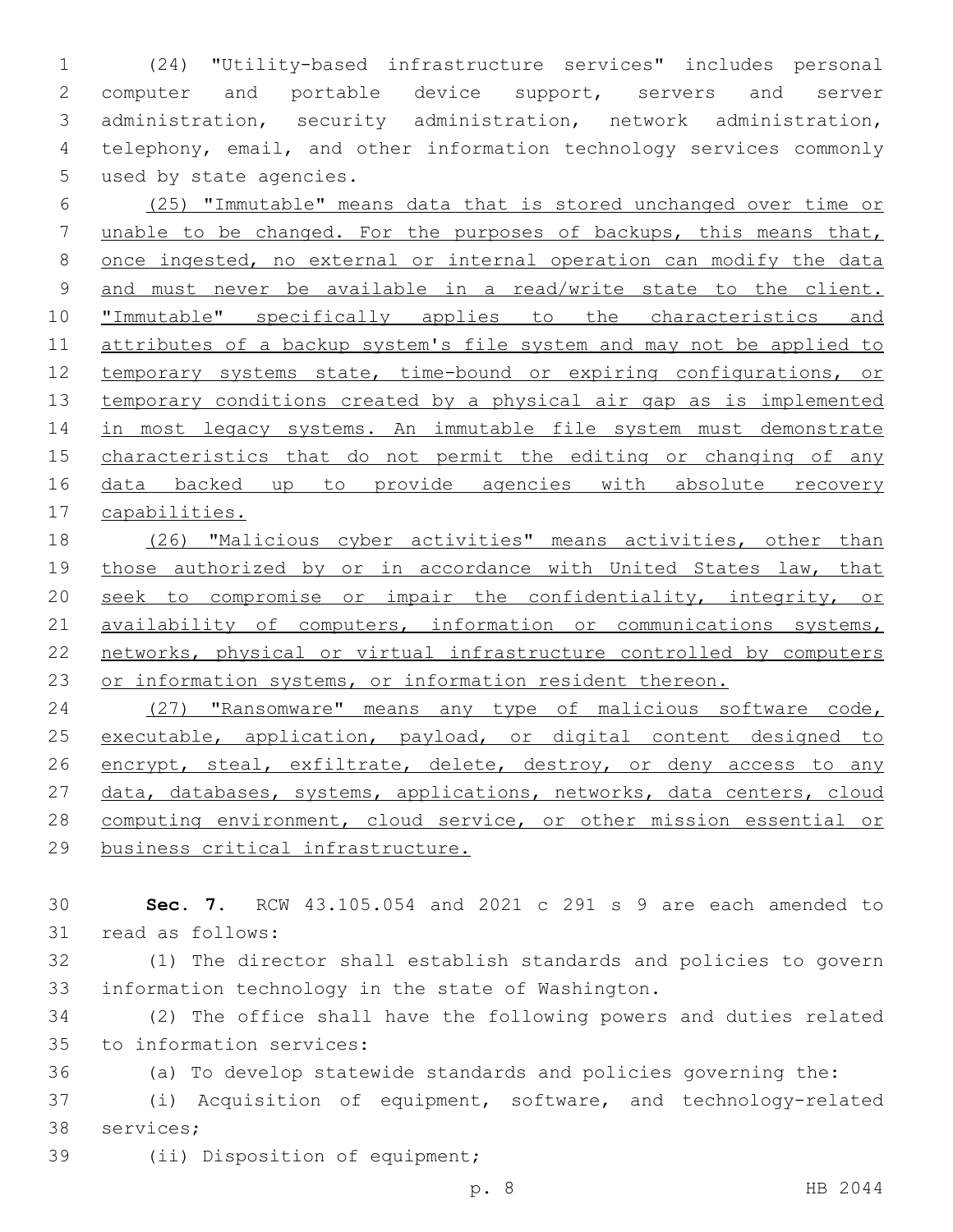(iii) Licensing of the radio spectrum by or on behalf of state 2 agencies; and

3 (iv) Confidentiality of computerized data;

 (b) To develop statewide and interagency technical policies, 5 standards, and procedures;

 (c) To review and approve standards and common specifications for new or expanded telecommunications networks proposed by agencies, public postsecondary education institutions, educational service districts, or statewide or regional providers of K-12 information 10 technology services;

 (d) With input from the legislature and the judiciary, to provide direction concerning strategic planning goals and objectives for the 13 state;

 (e) To establish policies for the periodic review by the director of state agency performance which may include but are not limited to 16 analysis of:

 (i) Planning, management, control, and use of information 18 services;

19 (ii) Training and education;

20 (iii) Project management; and

 (iv) Cybersecurity, in coordination with the office of 22 cybersecurity;

 (f) To coordinate with state agencies with an annual information technology expenditure that exceeds ten million dollars to implement a technology business management program to identify opportunities for savings and efficiencies in information technology expenditures and to monitor ongoing financial performance of technology 28 investments;

 (g) In conjunction with the consolidated technology services agency, to develop statewide standards for agency purchases of 31 technology networking equipment and services;

 (h) To implement a process for detecting, reporting, and responding to security incidents consistent with the information security standards, policies, and guidelines adopted by the director;

 (i) To develop plans and procedures to ensure the continuity of commerce for information resources that support the operations and 37 assets of state agencies in the event of a security incident; ((and))

 (j) To design, develop, and implement enterprise technology standards specific to malware and ransomware protection, backup, and recovery; and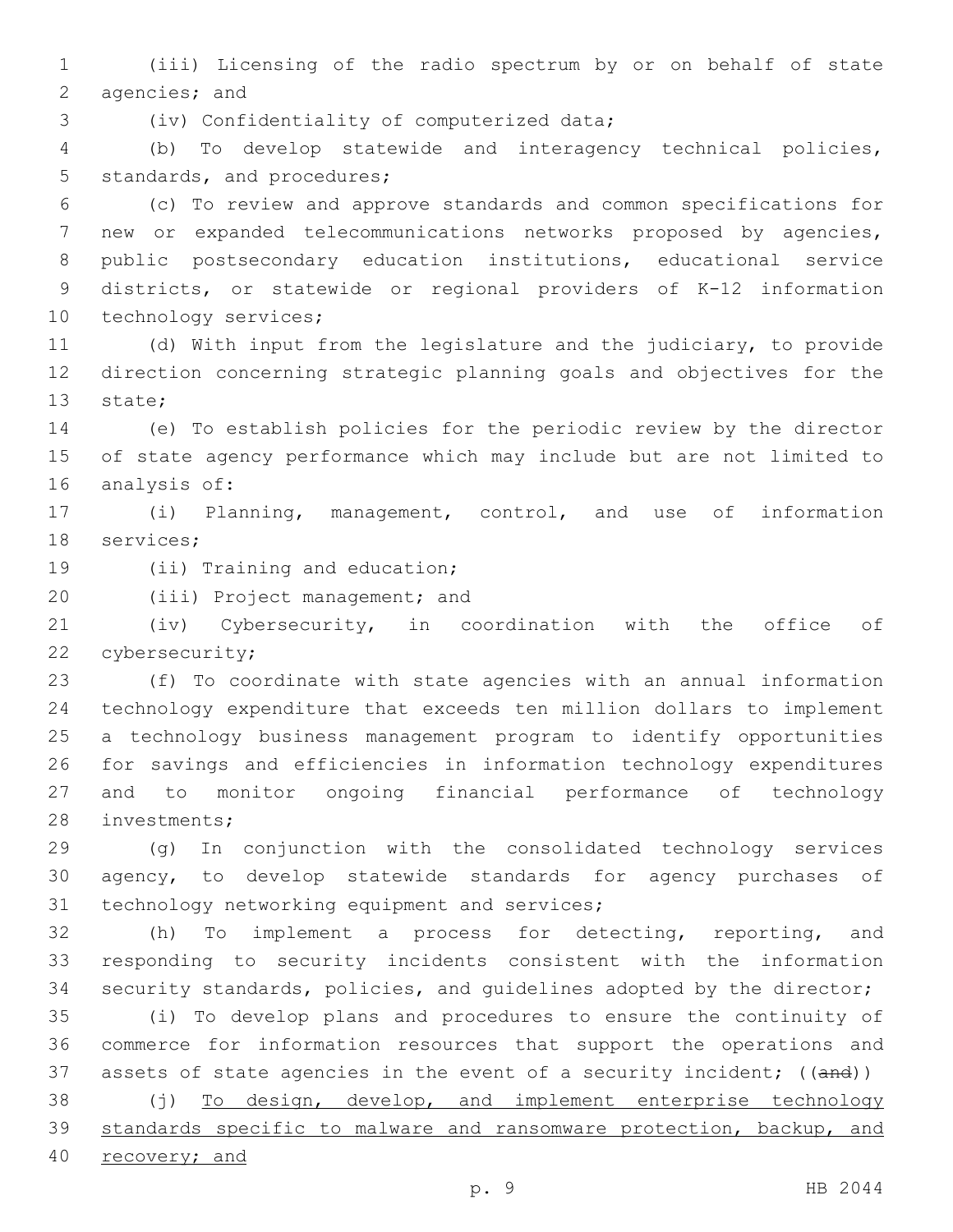(k) To work with the office of cybersecurity, department of commerce, and other economic development stakeholders to facilitate the development of a strategy that includes key local, state, and federal assets that will create Washington as a national leader in cybersecurity. The office shall collaborate with, including but not limited to, community colleges, universities, the national guard, the department of defense, the department of energy, and national 8 laboratories to develop the strategy.

 (3) Statewide technical standards to promote and facilitate electronic information sharing and access are an essential component of acceptable and reliable public access service and complement content-related standards designed to meet those goals. The office 13 shall:

 (a) Establish technical standards to facilitate electronic access to government information and interoperability of information systems, including wireless communications systems; and

 (b) Require agencies to include an evaluation of electronic public access needs when planning new information systems or major 19 upgrades of systems.

 In developing these standards, the office is encouraged to 21 include the state library, state archives, and appropriate 22 representatives of state and local government.

 **Sec. 8.** RCW 43.105.220 and 2015 3rd sp.s. c 1 s 203 are each 24 amended to read as follows:

25 (1)(a) The office shall prepare a state strategic information technology plan which shall establish a statewide mission, goals, and objectives for the use of information technology, including goals for electronic access to government records, information, and services. The plan shall be developed in accordance with the standards and policies established by the office. The office shall seek the advice 31 of the board in the development of this plan.

 (b) The plan shall be updated as necessary and submitted to the 33 governor and the legislature.

 (2)(a) The office shall prepare a biennial state performance report on information technology based on state agency performance reports required under RCW 43.105.235 and other information deemed appropriate by the office. The report shall include, but not be 38 limited to: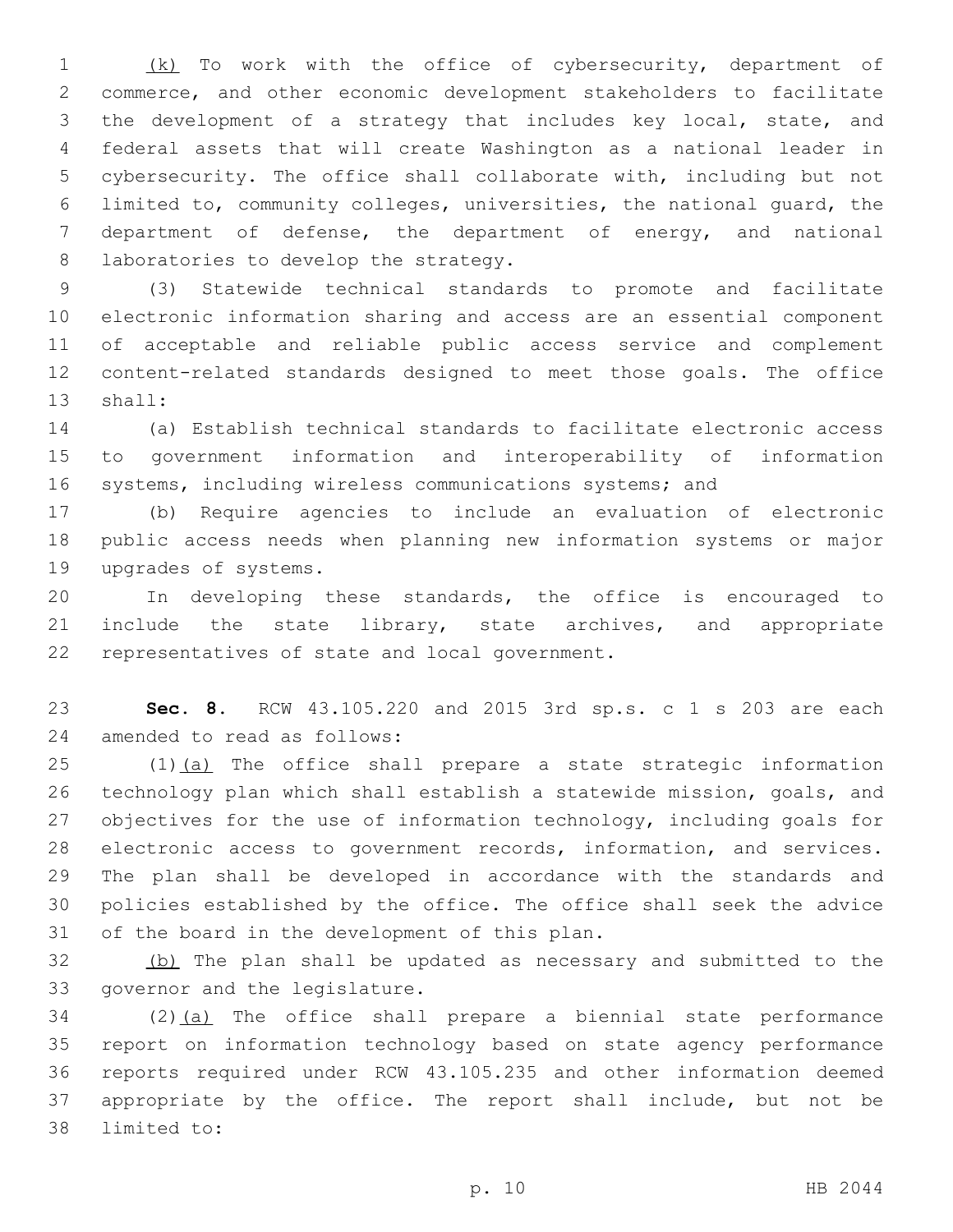1 (((a))) (i) An analysis, based upon agency portfolios, of the 2 state's information technology infrastructure, including its value, 3 condition, and capacity;

4 (((b))) (ii) An evaluation of performance relating to information 5 technology;

 (( $\left(\frac{1}{1}\right)$ ) (iii) An assessment of progress made toward implementing the state strategic information technology plan, including progress toward electronic access to public information and enabling citizens to have two-way access to public records, information, and services; 10 and

 $((\{d\})\)$   $(iv)$  An analysis of the success or failure, feasibility, progress, costs, and timeliness of implementation of major information technology projects under RCW 43.105.245. At a minimum, the portion of the report regarding major technology projects must 15 include:

 $((\overline{(\dagger)}))(\overline{A})$  The total cost data for the entire life-cycle of the project, including capital and operational costs, broken down by staffing costs, contracted service, hardware purchase or lease, software purchase or lease, travel, and training. The original budget 20 must also be shown for comparison;

21  $((\overrightarrow{\pm}i))$  (B) The original proposed project schedule and the final 22 actual project schedule;

23 (((iii))) (C) Data regarding progress towards meeting the 24 original goals and performance measures of the project;

 $(1 + i \sqrt{1 + i})$  (D) Discussion of lessons learned on the project, 26 performance of any contractors used, and reasons for project delays 27 or cost increases; and

28  $((+\nabla)+)($  (E) Identification of benefits generated by major 29 information technology projects developed under RCW 43.105.245.

 (b) Copies of the report shall be distributed biennially to the governor and the legislature. The major technology section of the report must examine major information technology projects completed 33 in the previous biennium.

34 (3)(a) By December 31, 2024, the office shall initiate a biannual 35 report to the legislature, governor, and technology services board 36 sharing information garnered from the agency reports that includes:

37 (i) The number of mission critical applications;

38 (ii) The number of mission critical applications with immutable 39 backups;

40 (iii) The number of business essential applications;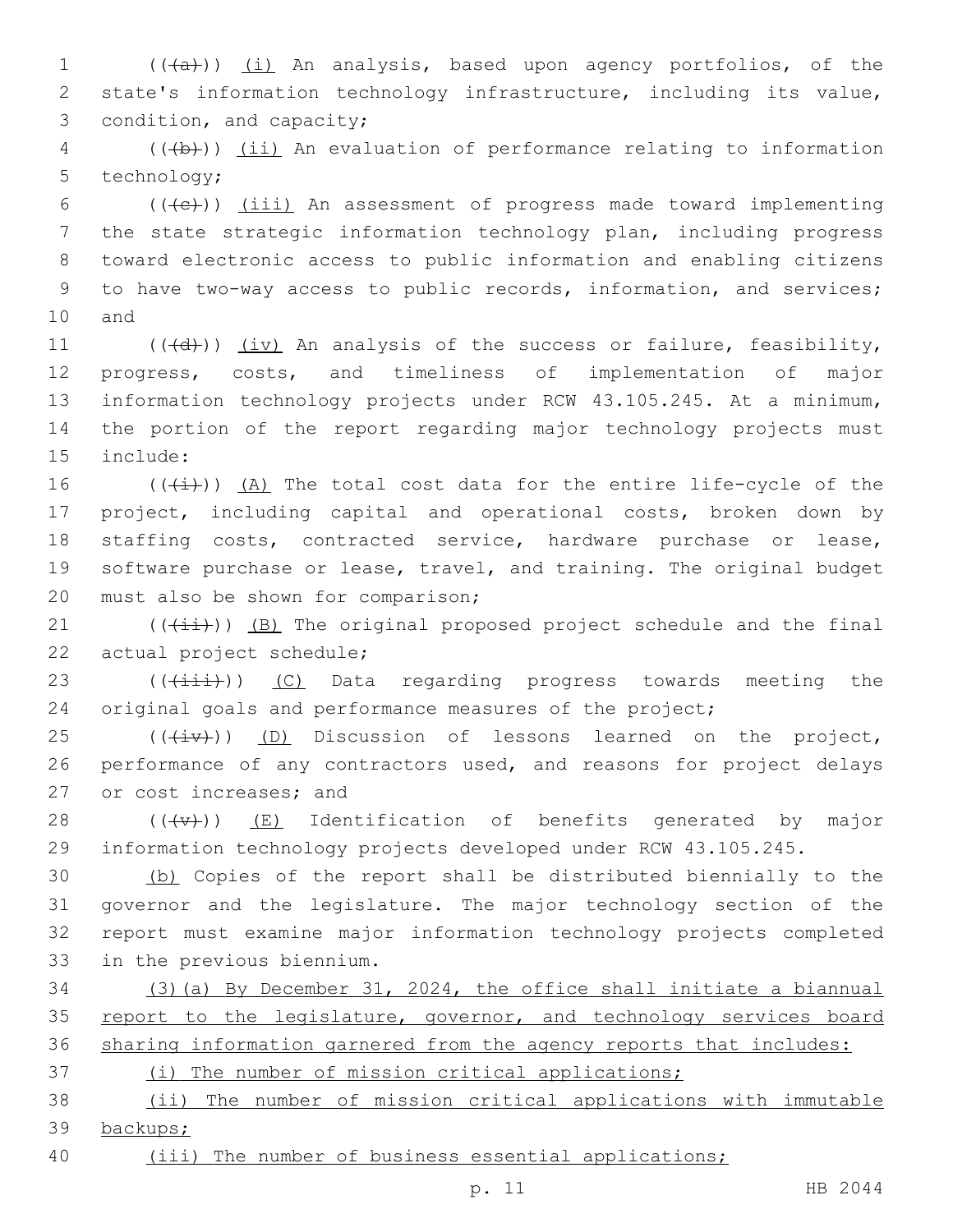| 1              | The number of business essential applications with backups<br>(iv)    |
|----------------|-----------------------------------------------------------------------|
| 2              | meeting enterprise technology standards;                              |
| 3              | The number of applications containing either category 3 data<br>(v)   |
| 4              | or category 4 data, or both;                                          |
| 5              | (vi) The number of applications containing either category 3 data     |
| 6              | or category 4 data, or both, with immutable backups;                  |
| 7              | (vii) The breadth of threat landscape;                                |
| 8              | (viii) A prioritized list of systems within the enterprise            |
| $\overline{9}$ | requiring immutable backups;                                          |
| 10             | implementing immutable backups for<br>The<br>cost of<br>(ix)<br>each  |
| 11             | prioritized application;                                              |
| 12             | number of full-time equivalents required to<br>The<br>(x)<br>manage   |
| 13             | malware prevention and response policies and agency incident response |
| 14             | assistance;                                                           |
| 15             | (xi) Progress toward protection compared with the last submitted      |
| 16             | report; and                                                           |
| 17             | (xii) Recommendations for further work to protect critical state      |
| 18             | systems.                                                              |
| 19             | These additional reporting requirements are not subject to<br>(b)     |
| 20             | public disclosure under chapter 42.56 RCW.                            |
|                |                                                                       |

21 NEW SECTION. **Sec. 9.** A new section is added to chapter 43.105 22 RCW to read as follows:

 The office must apply for any federal grant or other financial assistance program, excluding loans, that meets the purposes of this act. Any federal revenues received from these grants or programs that may be used to provide security and protection to critical state agency information technology systems must be deposited into the information technology security account created in section 4 of this 29 act.

 NEW SECTION. **Sec. 10.** The sum of \$5,000,000, or as much thereof as may be necessary, is appropriated for the fiscal year ending June 30, 2023, from the general fund to the information technology security account created in section 4 of this act for the purposes of this act.